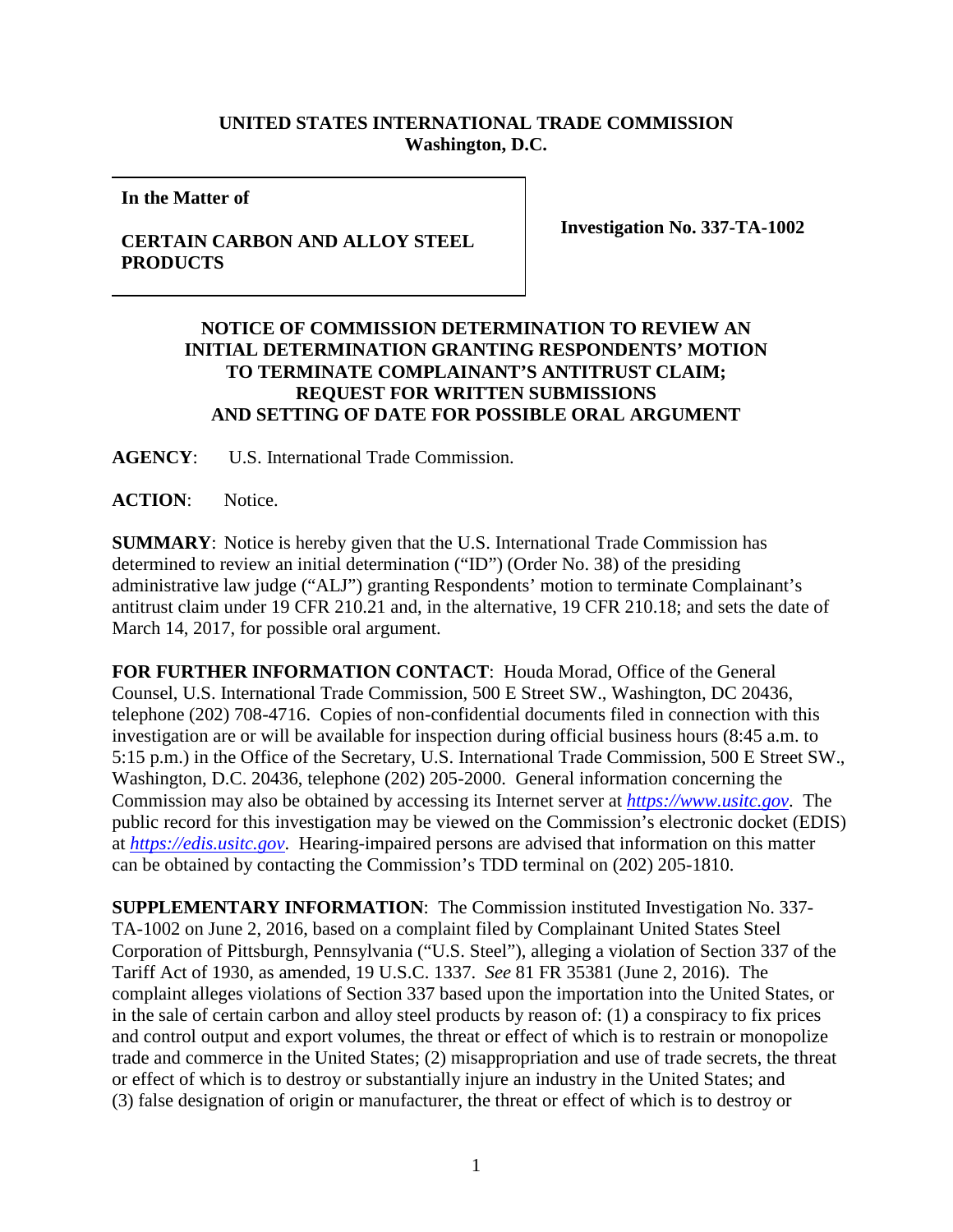substantially injure an industry in the United States. *Id.* The notice of investigation identified forty (40) respondents that are Chinese steel manufacturers or distributors, as well as some of their Hong Kong and United States affiliates. *Id.* In addition, the Office of Unfair Import Investigations is a party in this investigation. *Id.* 

On July 6, 2016, the presiding ALJ issued, *sua sponte*, an initial determination (Order No. 19) suspending the investigation pursuant to Section 337(b)(3). On August 5, 2016, the Commission reversed and vacated the suspension. *See Certain Carbon and Alloy Steel Products*, USITC Inv. No. 337-TA-1002, Comm'n Notice (Aug. 5, 2016).

On August 26, 2016, Respondents filed a motion to terminate U.S. Steel's antitrust claim under 19 CFR 210.21. On September 6, 2016, U.S. Steel filed a response in opposition to Respondents' motion to terminate. On September 9, 2016, the Commission Investigative Attorney ("IA") filed a response in opposition to Respondents' motion to terminate. On November 14, 2016, the ALJ issued the subject ID, granting Respondents' motion to terminate Complainant's antitrust claim under 19 CFR 210.21 and, in the alternative, under 19 CFR 210.18. On November 23, 2016, Complainant and the IA filed petitions for review of the ID. Complainant also requested oral argument before the Commission. On December 1, 2016, Respondents filed a response to the petitions for review. Also on December 1, 2016, Complainant filed a response to the IA's petition for review.

The Commission has determined to review the ID. In connection with its review, the Commission requests written responses regarding the following questions:

- 1. Please explain the policies that underlie the injury requirement under Section  $337(a)(1)(A)(iii)$ , including an analysis of any relevant statutory language, legislative history, Commission determinations, case law, or other authority. In discussing this question, please also explain how the injury requirement under Section  $337(a)(1)(A)(iii)$  is different from, or relates to, the injury requirement that applies under Section  $337(a)(1)(A)(i)$ .
- 2. Please explain what Complainant must prove to satisfy the injury requirement under Section  $337(a)(1)(A)(iii)$ , where the alleged unfair act in violation of Section 337 is based on a claim alleging a conspiracy to fix prices and control output and export volumes ("antitrust claim"). Please include an analysis of any relevant statutory language, legislative history, Commission determinations, case law, or other authority.
- 3. Please explain how "antitrust injury" standing, as required for private litigants in federal district courts asserting antitrust claims, *see*, *e.g.*, *Atl. Richfield Co. v. USA Petroleum Co.*, 495 U.S. 328, 335 (1990), compares to, or differs from, the injury requirement under Section  $337(a)(1)(A)$ . Please include an analysis of any relevant statutory language, legislative history, Commission determinations, case law, or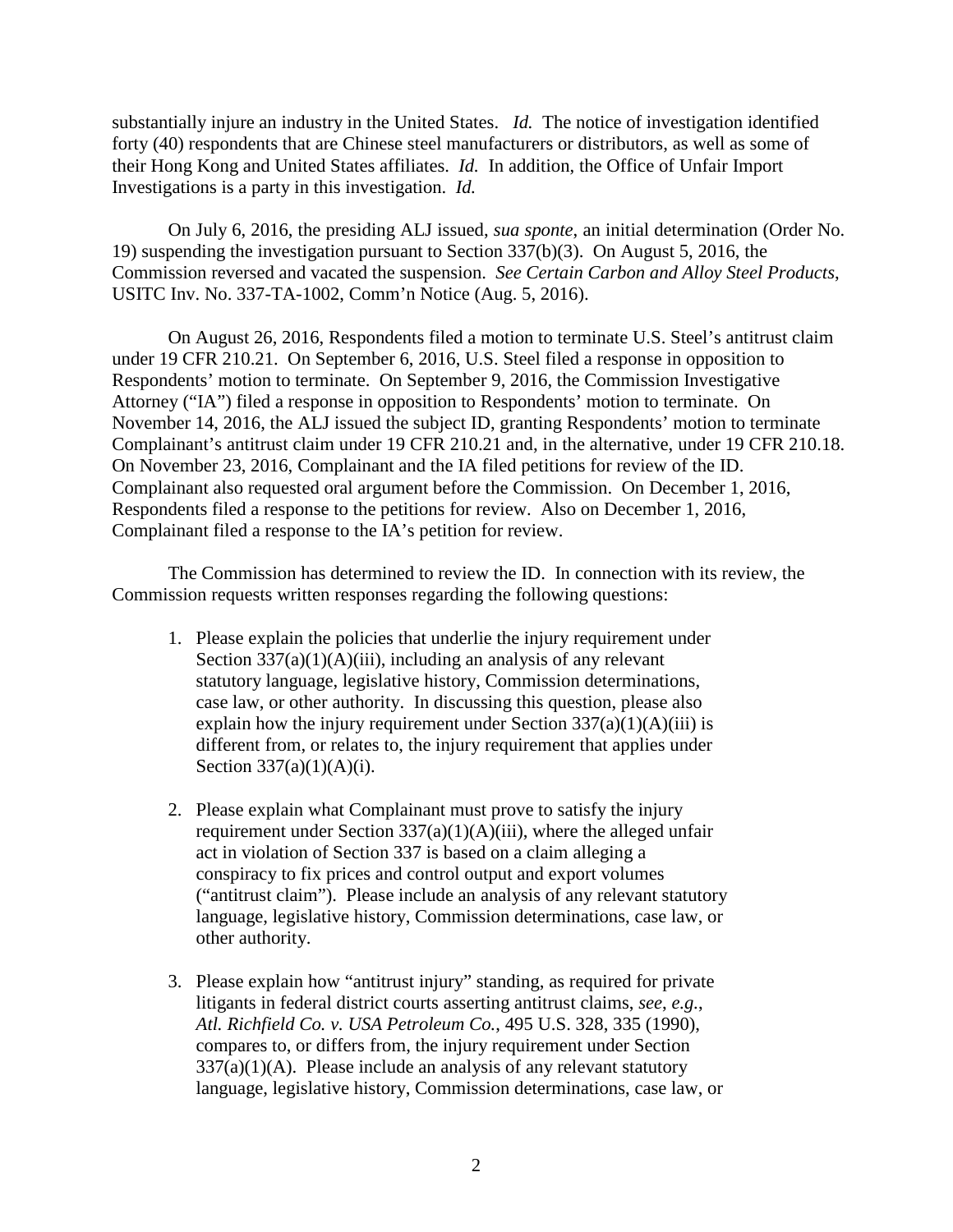other authority. In discussing this question, please explain the chronology of the adoption of the "antitrust injury" standing requirement in relation to the injury requirement under Section  $337(a)(1)(A)$ .

- 4. Please explain whether "antitrust injury" standing is, or should be, required for establishing a Section 337 violation based on a claim alleging a conspiracy to fix prices and control output and export volumes as a matter of law and/or policy. Please include an analysis of any relevant statutory language, legislative history, Commission determinations, case law, or other authority.
- 5. Please explain whether good cause exists under Commission Rule 210.14 to amend the complaint, presuming the Complainant is required to plead "antitrust injury" in its complaint.
- 6. To the extent not specifically requested above, please further explain any other legal reasoning and/or argument (with citation to legal authority) advanced before the ALJ with respect to Order No. 38, and/or raised in a corresponding petition for review of the ID, and not otherwise waived, why Complainant's antitrust claim should or should not be terminated at the present stage of the investigation.

**WRITTEN SUBMISSIONS:** The parties to the investigation, including the Office of Unfair Import Investigations, and interested government agencies are requested to file written submissions on the issues identified in this notice. Written submissions must be filed no later than close of business on January 17, 2017 and may not exceed 50 pages in length, exclusive of any exhibits. Responsive submissions must be filed no later than the close of business on February 1, 2017 and may not exceed 25 pages in length, exclusive of any exhibits. No further submissions on any of these issues will be permitted unless otherwise ordered by the Commission.

**ORAL ARGUMENT:** Upon review of written submissions, the Commission will determine whether to conduct oral argument. Notice of the Commission's determination will be announced no later than February 24, 2017. Any oral argument, if granted, will be held on March 14, 2017. The oral argument would be expected to last two hours. Further details about the specifics of the oral argument will be forthcoming if one is granted.

The written submissions and any oral argument must be limited to explanation and analysis of the existing factual record in this investigation in view of governing legal authority as applied to the issues identified in this notice. The written submissions and the oral argument shall not include the submission of any factual evidence, such as testimony or documents, not already in the factual record of this investigation, absent the grant of specific permission to submit new evidence based upon good cause shown upon consideration of a specific request.